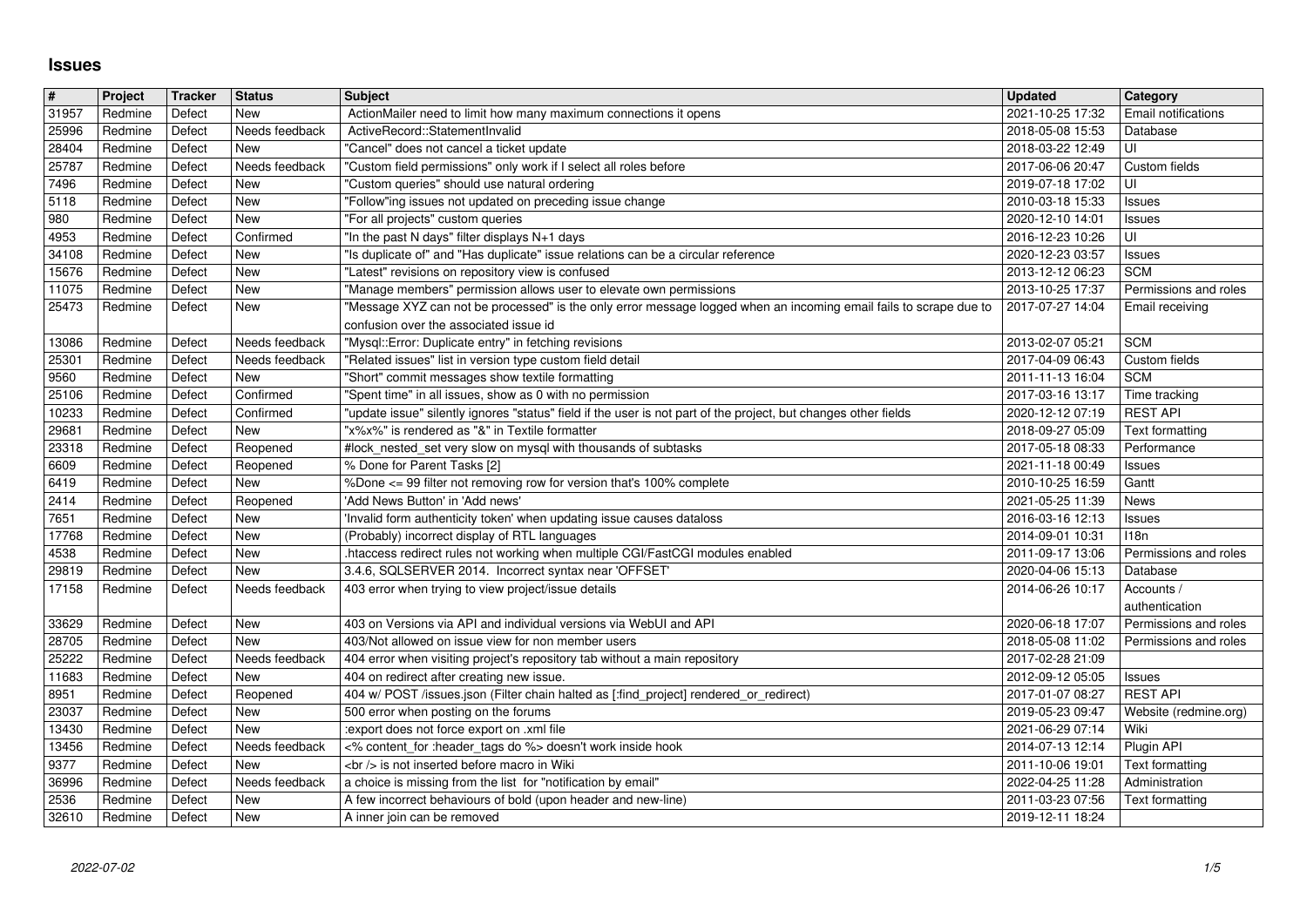| $\overline{\mathbf{t}}$ | Project            | Tracker          | <b>Status</b>                | <b>Subject</b>                                                                                                                                                                         | <b>Updated</b>                       | Category<br><b>SCM</b>              |
|-------------------------|--------------------|------------------|------------------------------|----------------------------------------------------------------------------------------------------------------------------------------------------------------------------------------|--------------------------------------|-------------------------------------|
| 35826<br>22977          | Redmine<br>Redmine | Defect<br>Defect | New<br><b>New</b>            | a long time subversion diff blocked all other requests<br>A project member has no access and gets no notification, when being a watcher of the issue                                   | 2021-08-30 09:11<br>2018-05-21 10:45 | Email notifications                 |
| 20042                   | Redmine            | Defect           | Needs feedback               | A test fail when running it with PostgreSQL                                                                                                                                            | 2021-01-18 09:00                     |                                     |
| 31111<br>13508          | Redmine<br>Redmine | Defect<br>Defect | <b>New</b><br>New            | About custom fields in List format or Key/value list format<br>About default filter for assignee                                                                                       | 2019-03-28 21:22<br>2013-03-20 08:44 | Gantt                               |
| 10202                   | Redmine            | Defect           | <b>New</b>                   | Access to svn may not be granted by redmine.pm if user is authenticated by an external LDAP server                                                                                     | 2012-02-14 14:21                     | LDAP                                |
| 7217<br>7104            | Redmine<br>Redmine | Defect<br>Defect | Reopened<br>New              | Access to SVN Repository of subproject is not allowed if repo belongs to parent project<br>Accessing core Setting.* values in a plugin's init causes the plugin's settings to not load | 2011-01-03 21:15<br>2010-12-15 23:39 | Permissions and roles<br>Plugin API |
| 8539                    | Redmine            | Defect           | <b>New</b>                   | accessing issue raises error "undefined method `closed?' for nil:NilClass"                                                                                                             | 2011-06-14 12:52                     | Issues                              |
| 6725                    | Redmine            | Defect           | New                          | Acronyms don't work for Russian language                                                                                                                                               | 2017-07-28 22:05                     | Text formatting                     |
| 14969<br>35608          | Redmine<br>Redmine | Defect<br>Defect | <b>New</b><br>Needs feedback | ActiceSupport::TimeWithZone failed in migrate_from_mantis.rake<br>ActionView::Template::Error                                                                                          | 2018-02-01 15:56<br>2022-02-13 10:05 | Importers                           |
| 25342                   | Redmine            | Defect           | Needs feedback               | ActionView::Template::Error (undefined method `accessor' for # <activerecord::type::value:0xa91ee78>):</activerecord::type::value:0xa91ee78>                                           | 2018-09-07 22:10                     |                                     |
| 31912<br>32704          | Redmine<br>Redmine | Defect<br>Defect | New<br><b>New</b>            | ActionView::Template::Error (undefined method `name' for nil:NilClass):<br>ActionView::Template::Error (undefined method `position' for nil:NilClass):                                 | 2019-08-16 13:04<br>2020-06-01 12:07 | Issues<br>Documents                 |
| 26563                   | Redmine            | Defect           | Needs feedback               | ActionView::Template::Error Accessing to LDAP configuration                                                                                                                            | 2017-07-31 18:18                     | LDAP                                |
| 5545                    | Redmine            | Defect           | New                          | Active Directory user account with a password {space} failed LDAP authentication                                                                                                       | 2010-09-01 08:52                     | LDAP                                |
| 13592<br>23010          | Redmine<br>Redmine | Defect<br>Defect | <b>New</b><br>Needs feedback | ActiveRecord::RecordNotUnique for git repository<br>ActiveRecord::StaleObjectError in issue bulk update                                                                                | 2013-08-01 18:13<br>2016-06-29 15:15 | <b>SCM</b><br>Issues                |
| 21222                   | Redmine            | Defect           | <b>New</b>                   | ActiveRecord::StatementInvalid when trying to update user_setup                                                                                                                        | 2015-11-12 11:53                     | Database                            |
| 36245<br>19861          | Redmine<br>Redmine | Defect<br>Defect | Resolved<br><b>New</b>       | ActiveSupport::Reloader.to_prepare not working in trunk 21287<br>Activities "save" and "reset"of project setting have no effect if required "activities" custom filed exist            | 2022-01-06 16:54<br>2015-12-06 11:44 | Plugin API<br>Time tracking         |
| 7293                    | Redmine            | Defect           | <b>New</b>                   | Activity page displays wrong status of modified issues                                                                                                                                 | 2017-03-06 17:02                     | Issues                              |
| 8889                    | Redmine            | Defect           | <b>New</b>                   | Activity page not refreshed correctly on updates which are not events                                                                                                                  | 2011-09-09 11:39                     | Issues                              |
| 23643<br>24915          | Redmine<br>Redmine | Defect<br>Defect | New<br>Needs feedback        | Activity page shows news description instead of summary<br>Activity shows issues and text of issues which should not                                                                   | 2016-08-23 15:09<br>2018-08-13 03:43 | News<br>Security                    |
| 35168                   | Redmine            | Defect           | New                          | Activity tab not showing recent data                                                                                                                                                   | 2021-09-17 14:48                     | <b>Activity view</b>                |
| 26321                   | Redmine            | Defect           | New<br>Confirmed             | Activity view should not show raw text                                                                                                                                                 | 2017-07-03 10:52                     | Activity view                       |
| 6082<br>35153           | Redmine<br>Redmine | Defect<br>Defect | <b>New</b>                   | acts_as_event email key<br>Add a touch icon                                                                                                                                            | 2021-03-05 06:44<br>2021-04-27 13:08 | <b>Activity view</b><br>UI          |
| 7036                    | Redmine            | Defect           | <b>New</b>                   | add project, and subproject to new issue email notification                                                                                                                            | 2010-12-03 19:15                     | <b>Email notifications</b>          |
| 31932<br>14203          | Redmine<br>Redmine | Defect<br>Defect | <b>New</b><br>New            | Add Sponsor in the Group Results By Drop Down for Custom Queries<br>Add support for the 'notes://' protocol handler                                                                    | 2019-08-21 18:22<br>2013-10-14 11:54 | Project settings                    |
| 32193                   | Redmine            | Defect           | <b>New</b>                   | Add turn on/off button to control sending security notifications                                                                                                                       | 2019-10-09 09:44                     | Security                            |
| 37224                   | Redmine            | Defect           | New                          | Add watchers to issue                                                                                                                                                                  | 2022-06-08 23:17                     | Issues permissions                  |
| 29622<br>32664          | Redmine<br>Redmine | Defect<br>Defect | <b>New</b><br><b>New</b>     | Adding a 'Custom Field' to 'Activities (time tracking)' prevents time entry on project change<br>Adding an empty reply to a forum message does not show any error                      | 2021-12-07 09:16<br>2020-02-04 10:33 | Time tracking<br>Forums             |
| 24242                   | Redmine            | Defect           | Needs feedback               | Adding comments to ticket returns internal server error                                                                                                                                | 2016-11-02 08:25                     | Text formatting                     |
| 34255                   | Redmine            | Defect           | New                          | Adding new group results in Error 500                                                                                                                                                  | 2020-11-13 06:22                     | Database                            |
| 35224<br>28871          | Redmine<br>Redmine | Defect<br>Defect | <b>New</b><br>New            | Adding new project impossible with mandatory custom field of type users<br>Adding the window AD activity directory to verify redmine permissions is failed                             | 2021-05-14 14:05<br>2018-05-27 04:18 | Projects                            |
| 17071                   | Redmine            | Defect           | New                          | Adding Watchers UX Is Not Clean                                                                                                                                                        | 2018-05-15 00:29                     | <b>Issues</b>                       |
| 29450                   | Redmine            | Defect           | New                          | Addressing the test issues and spammer problems on Redmine.org                                                                                                                         | 2019-01-29 07:03                     | Website (redmine.org)               |
|                         |                    |                  |                              |                                                                                                                                                                                        |                                      |                                     |
|                         |                    |                  |                              |                                                                                                                                                                                        |                                      |                                     |
|                         |                    |                  |                              |                                                                                                                                                                                        |                                      |                                     |
|                         |                    |                  |                              |                                                                                                                                                                                        |                                      |                                     |
|                         |                    |                  |                              |                                                                                                                                                                                        |                                      |                                     |
|                         |                    |                  |                              |                                                                                                                                                                                        |                                      |                                     |
|                         |                    |                  |                              |                                                                                                                                                                                        |                                      |                                     |
|                         |                    |                  |                              |                                                                                                                                                                                        |                                      |                                     |
|                         |                    |                  |                              |                                                                                                                                                                                        |                                      |                                     |
|                         |                    |                  |                              |                                                                                                                                                                                        |                                      |                                     |
|                         |                    |                  |                              |                                                                                                                                                                                        |                                      |                                     |
|                         |                    |                  |                              |                                                                                                                                                                                        |                                      |                                     |
|                         |                    |                  |                              |                                                                                                                                                                                        |                                      |                                     |
|                         |                    |                  |                              |                                                                                                                                                                                        |                                      |                                     |
|                         |                    |                  |                              |                                                                                                                                                                                        |                                      |                                     |
|                         |                    |                  |                              |                                                                                                                                                                                        |                                      |                                     |
|                         |                    |                  |                              |                                                                                                                                                                                        |                                      |                                     |
|                         |                    |                  |                              |                                                                                                                                                                                        |                                      |                                     |
|                         |                    |                  |                              |                                                                                                                                                                                        |                                      |                                     |
|                         |                    |                  |                              |                                                                                                                                                                                        |                                      |                                     |
|                         |                    |                  |                              |                                                                                                                                                                                        |                                      |                                     |
|                         |                    |                  |                              |                                                                                                                                                                                        |                                      |                                     |
|                         |                    |                  |                              |                                                                                                                                                                                        |                                      |                                     |
|                         |                    |                  |                              |                                                                                                                                                                                        |                                      |                                     |
|                         |                    |                  |                              |                                                                                                                                                                                        |                                      |                                     |
|                         |                    |                  |                              |                                                                                                                                                                                        |                                      |                                     |
|                         |                    |                  |                              |                                                                                                                                                                                        |                                      |                                     |
|                         |                    |                  |                              |                                                                                                                                                                                        |                                      |                                     |
|                         |                    |                  |                              |                                                                                                                                                                                        |                                      |                                     |
|                         |                    |                  |                              |                                                                                                                                                                                        |                                      |                                     |
|                         |                    |                  |                              |                                                                                                                                                                                        |                                      |                                     |
|                         |                    |                  |                              |                                                                                                                                                                                        |                                      |                                     |
|                         |                    |                  |                              |                                                                                                                                                                                        |                                      |                                     |
|                         |                    |                  |                              |                                                                                                                                                                                        |                                      |                                     |
|                         |                    |                  |                              |                                                                                                                                                                                        |                                      |                                     |
|                         |                    |                  |                              |                                                                                                                                                                                        |                                      |                                     |
|                         |                    |                  |                              |                                                                                                                                                                                        |                                      |                                     |
|                         |                    |                  |                              |                                                                                                                                                                                        |                                      |                                     |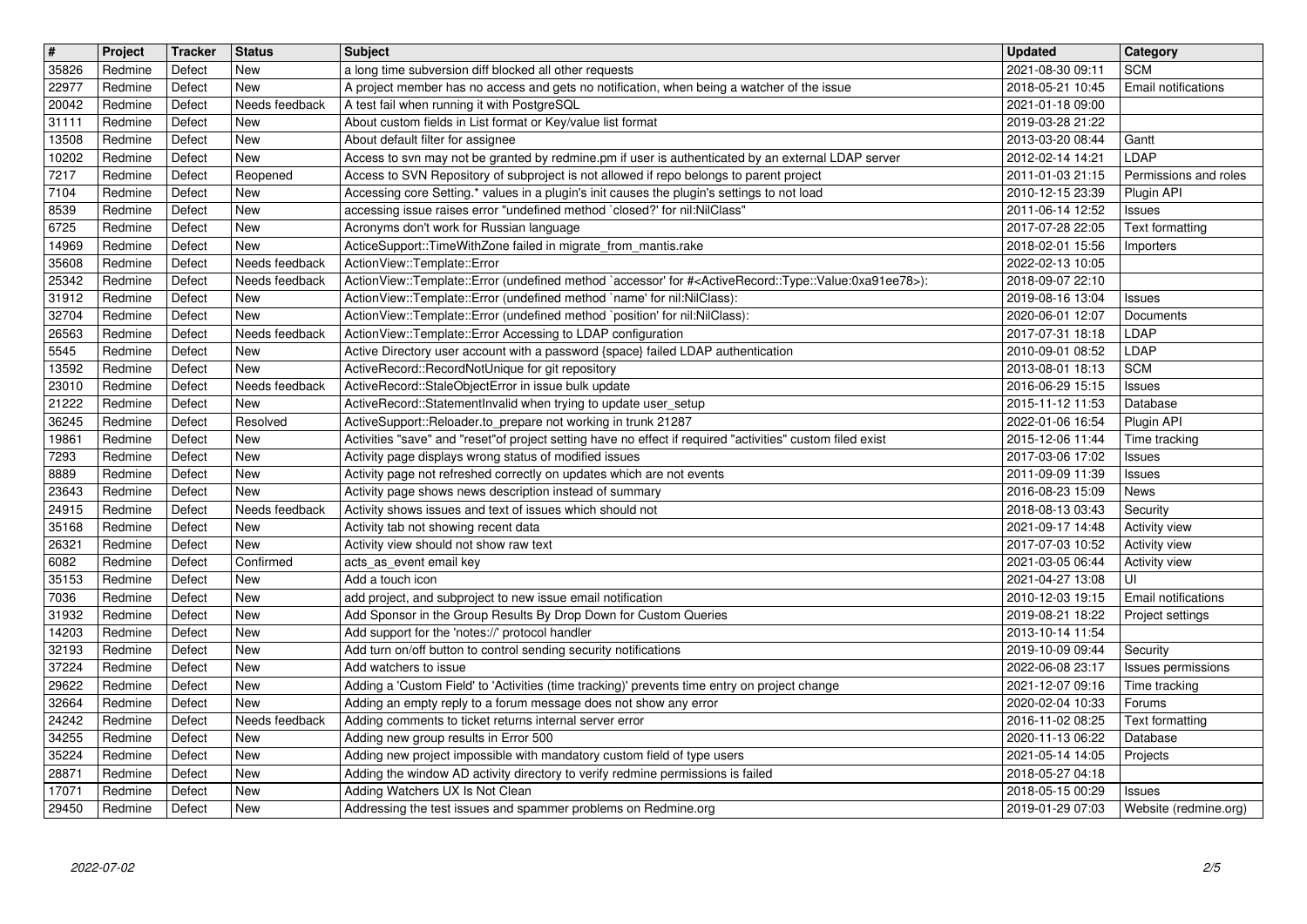| 29855          | Project            | Tracker          | <b>Status</b>                    | <b>Subject</b>                                                                                                                                                    | <b>Updated</b>                                         | Category                          |
|----------------|--------------------|------------------|----------------------------------|-------------------------------------------------------------------------------------------------------------------------------------------------------------------|--------------------------------------------------------|-----------------------------------|
| 5020           | Redmine<br>Redmine | Defect<br>Defect | Confirmed<br>New                 | add_working_days returns wrong date<br>Advanced Subversion Integration Howto is confusing                                                                         | 2018-12-08 09:28<br>2010-03-09 20:41                   | <b>Issues</b><br>Documentation    |
| 21580          | Redmine            | Defect           | New                              | After changing a sub issue in the issue via right click and content menu the page is reload but no repositioned                                                   | 2016-01-20 06:25                                       | <b>Issues</b>                     |
| 10483          | Redmine            | Defect           | New                              | After creating a new relation on a issue the relation is not displayed, in some cases                                                                             | 2012-03-26 09:43                                       | UI                                |
| 31815<br>11077 | Redmine<br>Redmine | Defect<br>Defect | New<br>New                       | After edition document's attachment redirecting to home page<br>After migrating from Mantis to RedMine 2.0 and changing tracker labels, almost all issues deleted | 2019-10-06 11:33<br>2021-11-16 13:27                   | Attachments<br>Importers          |
| 20153          | Redmine            | Defect           | Needs feedback                   | Ajax indicator ajaxComplete/ajaxStop do not fire at (document).ready                                                                                              | 2015-07-22 01:59                                       |                                   |
| 20597<br>6023  | Redmine<br>Redmine | Defect<br>Defect | New<br>New                       | Ajax indicator is displayed below modal boxes<br>All members are displayed in issue summaries, even if they cannot be assigned                                    | 2015-08-26 06:15<br>2021-08-22 11:27                   | UI                                |
| 8407           | Redmine            | Defect           | New                              | All words keeps on getting checked                                                                                                                                | 2011-05-27 19:02                                       | <b>Issues</b><br>Search engine    |
| 32168          | Redmine            | Defect           | New                              | Allow issue id with "#" prefix for the value of issue ids filter                                                                                                  | 2019-10-02 08:26                                       | Issues filter                     |
| 33702<br>22861 | Redmine<br>Redmine | Defect<br>Defect | New<br>Needs feedback            | Allow pasting dates into date fields<br>Allow themes to override responsive style sheet.                                                                          | 2020-07-08 04:59<br>2016-05-30 10:17                   | UI<br>Themes                      |
| 31972          | Redmine            | Defect           | New                              | An empty group_count badge is displayed when grouped with created_on                                                                                              | 2019-09-11 02:49                                       | UI                                |
| 27300          | Redmine            | Defect           | New                              | Annoying login prompt when accessing content on redmine.org                                                                                                       | 2017-11-02 13:22                                       | Website (redmine.org)             |
| 30176<br>33138 | Redmine<br>Redmine | Defect<br>Defect | Confirmed<br>Resolved            | Anonymous users cannot upload attachment if added to project member<br>Apache crashes with Redmine.pm and RedmineCacheCredsMax active                             | 2018-12-16 20:12<br>2020-05-19 13:42                   | Attachments<br>SCM extra          |
| 16145          | Redmine            | Defect           | New                              | Apache git Authn                                                                                                                                                  | 2014-02-21 22:47                                       | SCM extra                         |
| 36229<br>27566 | Redmine<br>Redmine | Defect<br>Defect | New<br>New                       | API - Question/Problem<br>API can add custom fields journal entry although it is disabled on WEB UI                                                               | 2021-11-23 23:44<br>2017-12-10 16:54                   | Documentation<br>Custom fields    |
| 29158          | Redmine            | Defect           | New                              | API don't shows value label of a costum field                                                                                                                     | 2018-07-01 02:16                                       | <b>REST API</b>                   |
| 7834           | Redmine            | Defect           | New                              | API Issue XML cannot represent empty arrays                                                                                                                       | 2011-03-11 11:15                                       | <b>REST API</b>                   |
| 29069<br>29128 | Redmine<br>Redmine | Defect<br>Defect | Needs feedback<br>Needs feedback | API reports wrong date for time spent if issue start date is greater than spent_on date<br>API: Issue Relation create does not work                               | 2018-07-03 09:12<br>2018-06-28 09:36                   | Time tracking<br><b>REST API</b>  |
| 33148          | Redmine            | Defect           | New                              | application stuck if query with filter "Issue" and with large amount of IssueIDs                                                                                  | 2020-04-08 10:01                                       | <b>Issues</b> filter              |
| 29625          | Redmine            | Defect           | New                              | application.css imported by themes not covered by cache control versioning                                                                                        | 2021-11-05 21:48                                       | Themes                            |
| 25867<br>31710 | Redmine<br>Redmine | Defect<br>Defect | New<br>New                       | Assignable users should respect database collation<br>Assigned on search issues not ordered by name                                                               | 2018-12-02 04:55<br>2019-07-11 20:43                   | Database                          |
| 33616          | Redmine            | Defect           | New                              | Assignee & Author Dropdown Sort                                                                                                                                   | 2020-06-17 16:38                                       | <b>Issues</b> filter              |
| 15711          | Redmine            | Defect           | New                              | Assignee does not receive email with "only for things I watch or I'm involved in"                                                                                 | 2013-12-16 10:23                                       | Email notifications               |
| 35359<br>34820 | Redmine<br>Redmine | Defect<br>Defect | New<br>New                       | assignee dropdown list ascending order<br>Associated Revisions not shown up on Activity Page                                                                      | 2021-06-05 13:02<br>2021-03-01 13:38                   | Filters<br>Activity view          |
| 34278          | Redmine            | Defect           | New                              | Atom feed for user does not work                                                                                                                                  | 2021-12-24 08:01                                       | Feeds                             |
| 10535          | Redmine            | Defect           | Reopened                         | Atom feeds for the Project Activity contain incorrect hostname                                                                                                    | 2020-12-22 12:52                                       | Feeds                             |
| 34276<br>19811 | Redmine<br>Redmine | Defect<br>Defect | New<br>New                       | Atom feeds of Issue lists don't respect the sort order<br>Attachment back_url in login                                                                            | 2020-12-13 16:10<br>2015-06-10 07:05                   | <b>Issues list</b><br>Attachments |
| 14709          | Redmine            | Defect           | New                              | Attachment filesize is displayed to 3 decimal places                                                                                                              | 2014-09-06 17:35                                       | Attachments                       |
| 9425           | Redmine<br>Redmine | Defect<br>Defect | New<br>New                       | Attachment links fail when the file names contain the syntax pattern "_-_"<br>Attachments added in a comment via email are not displayed in the ticket history    | 2011-11-11 19:18<br>2009-11-28 13:16   Email receiving | Attachments                       |
| 4141<br>36126  | Redmine            | Defect           | Needs feedback                   | Attachments REST API includes internal port                                                                                                                       | 2021-11-09 16:09                                       | <b>REST API</b>                   |
| 35872<br>5327  | Redmine<br>Redmine | Defect<br>Defect | New<br>Reopened                  | Attendee listbox ordering problem solution<br>Auth source LDAP parameters being filled incorrectly                                                                | 2021-09-14 22:29<br>2011-07-07 13:52                   | <b>Issues</b><br>l UI             |
|                |                    |                  |                                  |                                                                                                                                                                   |                                                        |                                   |
|                |                    |                  |                                  |                                                                                                                                                                   |                                                        |                                   |
|                |                    |                  |                                  |                                                                                                                                                                   |                                                        |                                   |
|                |                    |                  |                                  |                                                                                                                                                                   |                                                        |                                   |
|                |                    |                  |                                  |                                                                                                                                                                   |                                                        |                                   |
|                |                    |                  |                                  |                                                                                                                                                                   |                                                        |                                   |
|                |                    |                  |                                  |                                                                                                                                                                   |                                                        |                                   |
|                |                    |                  |                                  |                                                                                                                                                                   |                                                        |                                   |
|                |                    |                  |                                  |                                                                                                                                                                   |                                                        |                                   |
|                |                    |                  |                                  |                                                                                                                                                                   |                                                        |                                   |
|                |                    |                  |                                  |                                                                                                                                                                   |                                                        |                                   |
|                |                    |                  |                                  |                                                                                                                                                                   |                                                        |                                   |
|                |                    |                  |                                  |                                                                                                                                                                   |                                                        |                                   |
|                |                    |                  |                                  |                                                                                                                                                                   |                                                        |                                   |
|                |                    |                  |                                  |                                                                                                                                                                   |                                                        |                                   |
|                |                    |                  |                                  |                                                                                                                                                                   |                                                        |                                   |
|                |                    |                  |                                  |                                                                                                                                                                   |                                                        |                                   |
|                |                    |                  |                                  |                                                                                                                                                                   |                                                        |                                   |
|                |                    |                  |                                  |                                                                                                                                                                   |                                                        |                                   |
|                |                    |                  |                                  |                                                                                                                                                                   |                                                        |                                   |
|                |                    |                  |                                  |                                                                                                                                                                   |                                                        |                                   |
|                |                    |                  |                                  |                                                                                                                                                                   |                                                        |                                   |
|                |                    |                  |                                  |                                                                                                                                                                   |                                                        |                                   |
|                |                    |                  |                                  |                                                                                                                                                                   |                                                        |                                   |
|                |                    |                  |                                  |                                                                                                                                                                   |                                                        |                                   |
|                |                    |                  |                                  |                                                                                                                                                                   |                                                        |                                   |
|                |                    |                  |                                  |                                                                                                                                                                   |                                                        |                                   |
|                |                    |                  |                                  |                                                                                                                                                                   |                                                        |                                   |
|                |                    |                  |                                  |                                                                                                                                                                   |                                                        |                                   |
|                |                    |                  |                                  |                                                                                                                                                                   |                                                        |                                   |
|                |                    |                  |                                  |                                                                                                                                                                   |                                                        |                                   |
|                |                    |                  |                                  |                                                                                                                                                                   |                                                        |                                   |
|                |                    |                  |                                  |                                                                                                                                                                   |                                                        |                                   |
|                |                    |                  |                                  |                                                                                                                                                                   |                                                        |                                   |
|                |                    |                  |                                  |                                                                                                                                                                   |                                                        |                                   |
|                |                    |                  |                                  |                                                                                                                                                                   |                                                        |                                   |
|                |                    |                  |                                  |                                                                                                                                                                   |                                                        |                                   |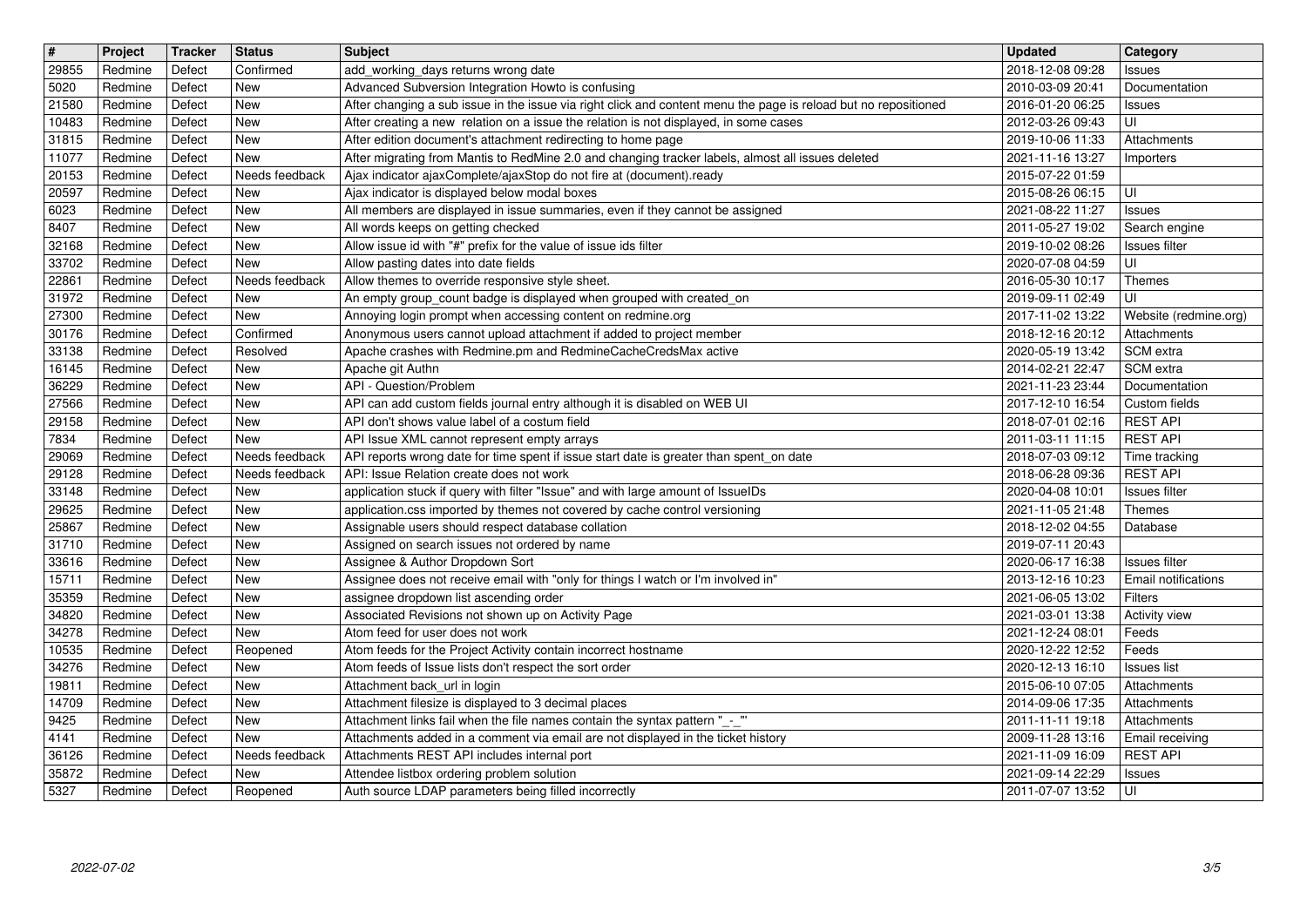| $\sqrt{\frac{4}{15}}$<br>14976 | Project<br>Redmine | <b>Tracker</b><br>Defect | <b>Status</b><br>New         | <b>Subject</b><br>authentication required configurable                                                                              | <b>Updated</b><br>2014-01-20 16:07   | Category<br>Accounts /                           |
|--------------------------------|--------------------|--------------------------|------------------------------|-------------------------------------------------------------------------------------------------------------------------------------|--------------------------------------|--------------------------------------------------|
| 31345                          | Redmine            | Defect                   | <b>New</b>                   | Author names in "Commits per author" statistics is unreadable if there are many authors                                             | 2019-05-12 07:42                     | authentication<br><b>SCM</b>                     |
| 30771<br>10589                 | Redmine<br>Redmine | Defect<br>Defect         | <b>New</b><br><b>New</b>     | Author of issue is listed at assignee drop box<br>Auto change my account by another one                                             | 2022-04-26 16:31<br>2012-04-09 12:00 | Permissions and roles                            |
| 23394                          | Redmine            | Defect                   | <b>New</b>                   | Auto-assign on category selection does not work when assignee is a required field                                                   | 2016-08-19 06:42                     | <b>Issues</b>                                    |
| 5745<br>6802                   | Redmine<br>Redmine | Defect<br>Defect         | New<br><b>New</b>            | Auto-set status when assigning issues via bulk-update<br>Autolinking should not occur in link titles                                | 2011-07-13 19:09<br>2018-09-16 00:08 | <b>Issues workflow</b><br><b>Text formatting</b> |
| 34143<br>21449                 | Redmine<br>Redmine | Defect<br>Defect         | Confirmed<br><b>New</b>      | Autolinks are incorrectly escaped<br>Automatic done ratio calculation in issue tree is wrong when parent has its own estimated time | 2020-10-20 12:14<br>2020-08-27 20:13 | Text formatting<br><b>Issues</b>                 |
| 25242                          | Redmine            | Defect                   | <b>New</b>                   | Automatic start date based on parent issue                                                                                          | 2017-05-02 07:48                     | Issues planning                                  |
| 13118<br>31831                 | Redmine<br>Redmine | Defect<br>Defect         | Reopened<br><b>New</b>       | a_issue.project.issue_custom_fields don't work always correct<br>Back url parse in validation                                       | 2013-02-14 12:54<br>2019-08-01 10:49 | Custom fields                                    |
| 35062<br>4766                  | Redmine<br>Redmine | Defect<br>Defect         | Confirmed<br><b>New</b>      | Back URLs with <t+ break<br="" operator="">Bad PDF files and SQL queries generated under certain locales</t+>                       | 2022-01-18 20:10<br>2011-03-23 06:48 | PDF export                                       |
| 31693                          | Redmine            | Defect                   | <b>New</b>                   | Bad position for attachment file description field on mobile screens                                                                | 2019-07-07 13:21                     | UI - Responsive                                  |
| 30510<br>17497                 | Redmine<br>Redmine | Defect<br>Defect         | Confirmed<br><b>New</b>      | Bad Project's page Form<br>Bad Request in repository when there is a '%' in the svn-folder-name                                     | 2019-02-12 11:21<br>2014-08-15 15:52 | Projects<br><b>SCM</b>                           |
| 20499                          | Redmine            | Defect                   | <b>New</b>                   | Bangla charater of PDF                                                                                                              | 2015-08-09 08:36                     | PDF export                                       |
| 8030<br>10041                  | Redmine<br>Redmine | Defect<br>Defect         | <b>New</b><br>New            | Bazaar integration doesn't notice new commits to repository<br>bazaar: Allow anonymous checkouts                                    | 2011-05-18 18:27<br>2012-01-22 20:58 | <b>SCM</b><br>SCM extra                          |
| 12973<br>33936                 | Redmine<br>Redmine | Defect<br>Defect         | <b>New</b><br><b>New</b>     | Bazaar: Incorrect issue-to-revision relation after "uncommit"<br>BCC and email subaddress not working anymore                       | 2013-12-12 12:20<br>2021-07-06 03:24 | <b>SCM</b><br>Email receiving                    |
| 21731                          | Redmine            | Defect                   | <b>New</b>                   | blue footer in exported PDF                                                                                                         | 2016-01-14 16:38                     | PDF export                                       |
| 27126<br>35917                 | Redmine<br>Redmine | Defect<br>Defect         | Needs feedback<br><b>New</b> | Breadcrumbs and Drop-down List corrupted<br>Bringing redmine projects back from a restored hard drive                               | 2017-12-01 13:30<br>2021-09-24 14:31 | Files                                            |
| 11886<br>4257                  | Redmine<br>Redmine | Defect<br>Defect         | <b>New</b><br>New            | Broken link while edit/delete "Issue Category" under project in Redmine 2.1.0<br>Broken support for Principal plugins               | 2012-10-16 11:48<br>2013-01-13 21:04 | Project settings<br>Plugin API                   |
| 19947                          | Redmine            | Defect                   | <b>New</b>                   | Browse repository in sub projects                                                                                                   | 2015-06-25 12:20                     | <b>SCM</b>                                       |
| 28672<br>8913                  | Redmine<br>Redmine | Defect<br>Defect         | <b>New</b><br><b>New</b>     | Browsing of single file projects using SVN does not work<br>Bug after deleting a project                                            | 2018-05-02 13:12<br>2011-08-04 22:31 | <b>SCM</b><br>Administration                     |
| 8866                           | Redmine            | Defect                   | <b>New</b>                   | BugTraq references in commit message breaks revision references                                                                     | 2011-07-20 20:10                     | Wiki                                             |
| 33257<br>18953                 | Redmine<br>Redmine | Defect<br>Defect         | New<br><b>New</b>            | Bulk edit for time entries does not support User filed<br>Bulk edit issues does not update Status drop down                         | 2020-04-06 08:23<br>2015-01-26 22:24 | Time tracking<br><b>Issues</b>                   |
| 8551<br>23963                  | Redmine<br>Redmine | Defect<br>Defect         | <b>New</b><br><b>New</b>     | Bulk edit leads to 404<br>Bulk editing issues from various projects take us to Redmine's root (no project)                          | 2011-09-09 13:25<br>2016-09-30 15:15 | <b>Issues</b><br><b>Issues</b>                   |
| 17030                          | Redmine            | Defect                   | Needs feedback               | Bulk update issues returns an empty page                                                                                            | 2014-06-18 15:10                     | <b>Issues</b>                                    |
| 37072<br>33673                 | Redmine<br>Redmine | Defect<br>Defect         | New<br>Confirmed             | button_save_object should not downcase label_query<br>Calendar View / The right side of the tooltip is cut off                      | 2022-05-05 05:22<br>2020-06-27 02:36 | <b>118n</b><br>Calendar                          |
| 10627<br>28034                 | Redmine<br>Redmine | Defect<br>Defect         | <b>New</b><br>New            | Calling API to time_entries.xml returns 404<br>Can assign closed/locked versions to custom field                                    | 2012-07-07 11:50<br>2018-01-22 10:54 | Time tracking<br>Custom fields                   |
| 37165<br>5398                  | Redmine            | Defect                   | <b>New</b>                   | Can not get anonymous user using User.find<br>Can not reschedule the start date of following issues at once                         | 2022-05-27 04:15<br>2011-02-18 13:35 |                                                  |
|                                |                    |                          |                              |                                                                                                                                     |                                      |                                                  |
|                                |                    |                          |                              |                                                                                                                                     |                                      |                                                  |
|                                |                    |                          |                              |                                                                                                                                     |                                      |                                                  |
|                                |                    |                          |                              |                                                                                                                                     |                                      |                                                  |
|                                |                    |                          |                              |                                                                                                                                     |                                      |                                                  |
|                                |                    |                          |                              |                                                                                                                                     |                                      |                                                  |
|                                |                    |                          |                              |                                                                                                                                     |                                      |                                                  |
|                                |                    |                          |                              |                                                                                                                                     |                                      |                                                  |
|                                |                    |                          |                              |                                                                                                                                     |                                      |                                                  |
|                                |                    |                          |                              |                                                                                                                                     |                                      |                                                  |